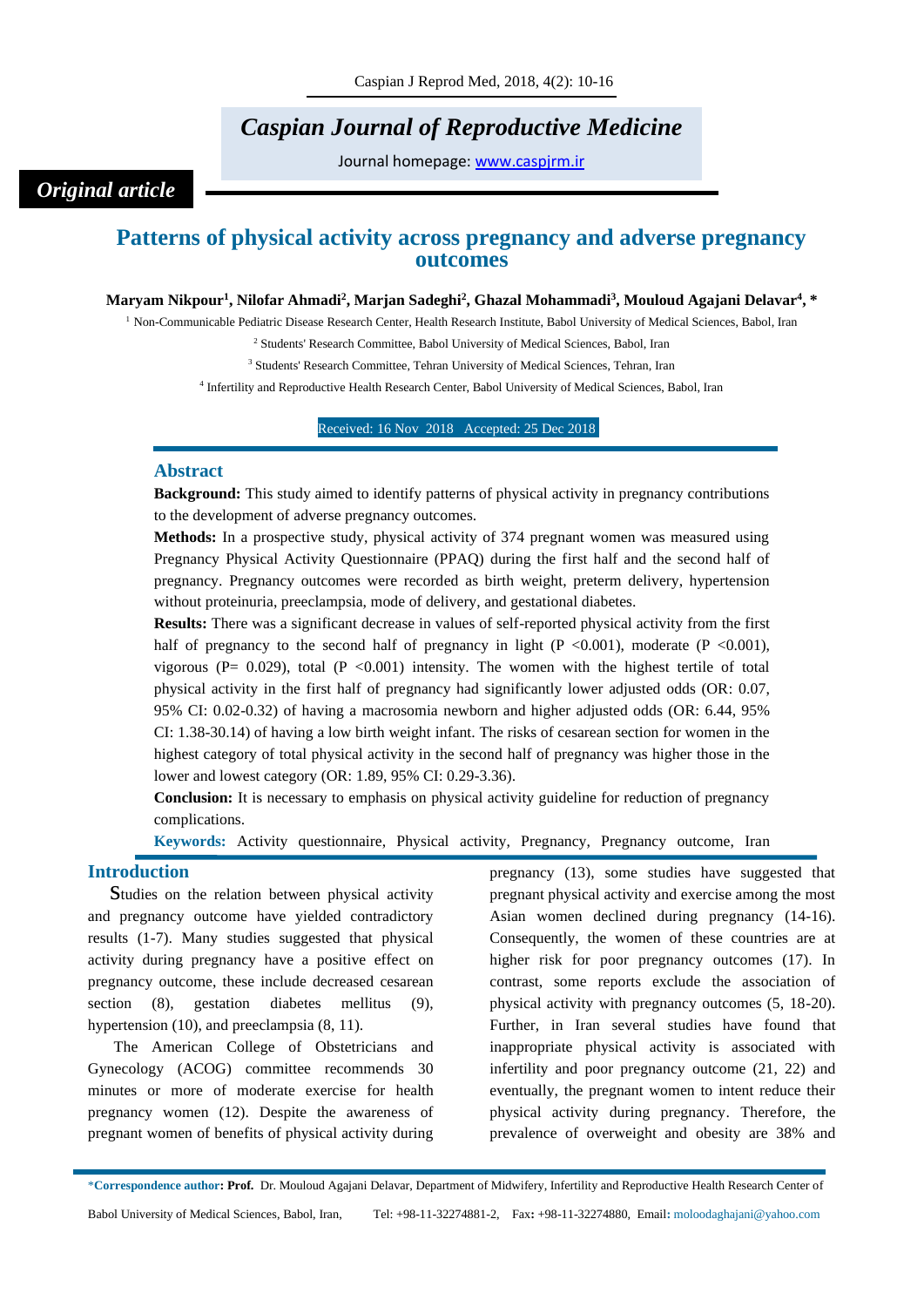76.6%, respectively (23). However, recently pattern of physical has not assessed exactly. In addition, lack of study is regarding the relationship between level of physical activity and pregnancy outcome.

It is postulated that modification of physical activity which is a relative contribution to birth and pregnancy outcomes. Therefore, in the present study, we investigated patterns of physical activity in pregnancy contributions to the development of adverse pregnancy outcomes.

#### **Materials & Methods**

A longitudinal prospective study was conducted on pregnant women who attended to five primary health care centers located Babol city, Iran, between April 2017 and May 2018. The Ethical Committee of Babol University of Medical Sciences approved the study (No: MUBABOL.REC.1389.330). Having signed the written informed consent forms, the researcher conducted before their inclusion for the subjects.

In Iran, most women are received routine prenatal care in primary health care centers. A total number of 455 women aged 17- 40 years who seek prenatal care in primary health care center and confirmed pregnancies in the first half of pregnancy  $\langle$  <17 week's gestation) were recruited in this study. The women with multiple pregnancies, a history of diabetes, acute hepatitis, hypertension, heart disease, renal or thyroid dysfunction, acute or chronic of joint disease as well as them who delivered prior to 20 weeks gestation were excluded. Finally, a total number of 410 women were interviewed and were requested to complete the questionnaire. During in this cohort study, 35 women were dropped for not completing questionnaire. Completed data were obtained for the remaining 374 participants. The structured questionnaires including socio-demographic data and lifestyle habits, history of low birth weight, preterm, hypertension, preeclampsia, and gynecology were administered to the participants.

Pre-pregnancy body mass index was calculated using the formula [BMI=weight  $(kg) /$  height  $(m)^2$ ]. Maternal weight gain during pregnancy was calculated as between the weight measure at baseline and weight measure at delivery room. None of the pregnant women reported smoking or exposed to cigarette smoking during pregnancy.

Gestational age was defined as the first day of the last menstrual period and confirmed by ultrasonographic scan in the first trimester.

Reprod Med

Apgar scores were assessed using the specified Apgar score ranges from 0–10 on the 5 minutes.

Professional status of the women was divided into two groups: full time employed outside at home, housewife (unemployed). The term pregnancy was defined as first pregnancy, second pregnancy, and  $\geq 3$ pregnancies.

Physical activity was measured using pregnancy physical activity questionnaire (PPAQ). This selfreported questionnaire evaluated household /care giving activity, sport/exercise, and occupation activity domain. Also, this questionnaire assessed energy expenditure of total, by light-intensity activity, moderate intensity activity, and vigorous activity. Many researchers reported that PPAQ is reliable and valid for investigation physical activity in pregnant women (24-27). In the present study, the PPAQ was translated into Farsi. The content validity ratio (CVR) of the overall scale was 0.96. The total scale test-retest reliability correlation coefficient was 0.81 after 10 days in 25 subjects. The Cronbach's α coefficients for internal consistency of the total questionnaire was 0.83.

For assessing physical activity, questionnaires were given to each pregnant woman during the first half of pregnancy (17-22 week's gestation). Then in the second half of pregnancy (27-30 week's gestation) was done reassessment physical activity during prenatal visit.

Pregnancy outcomes was recorded as preterm delivery (gestation<37 completed weeks), hypertension (BP≥ 140/90 mmHg) without proteinuria, preeclampsia (hypertension with proteinuria), gestational diabetes, emergencies cesarean section, macrosomia (birth weight  $\geq 4000$  gr), and low birth weight (birth weight <2500 gr). Information on outcome variables was obtained from patient medical documents and electronic medical records in Babol University hospitals.

#### **Statistical analysis**

All analysis was performed using the Statistical Package for Social Sciences SPSS software (Statistical Package for the Social Sciences, version 16.0, SPSS Inc., and Chicago, IL, USA). All variables were tested for normality by Kolmogorov-Smirnov test, and t-test was used to compare quantitative variables. Descriptive statistics were used to report baseline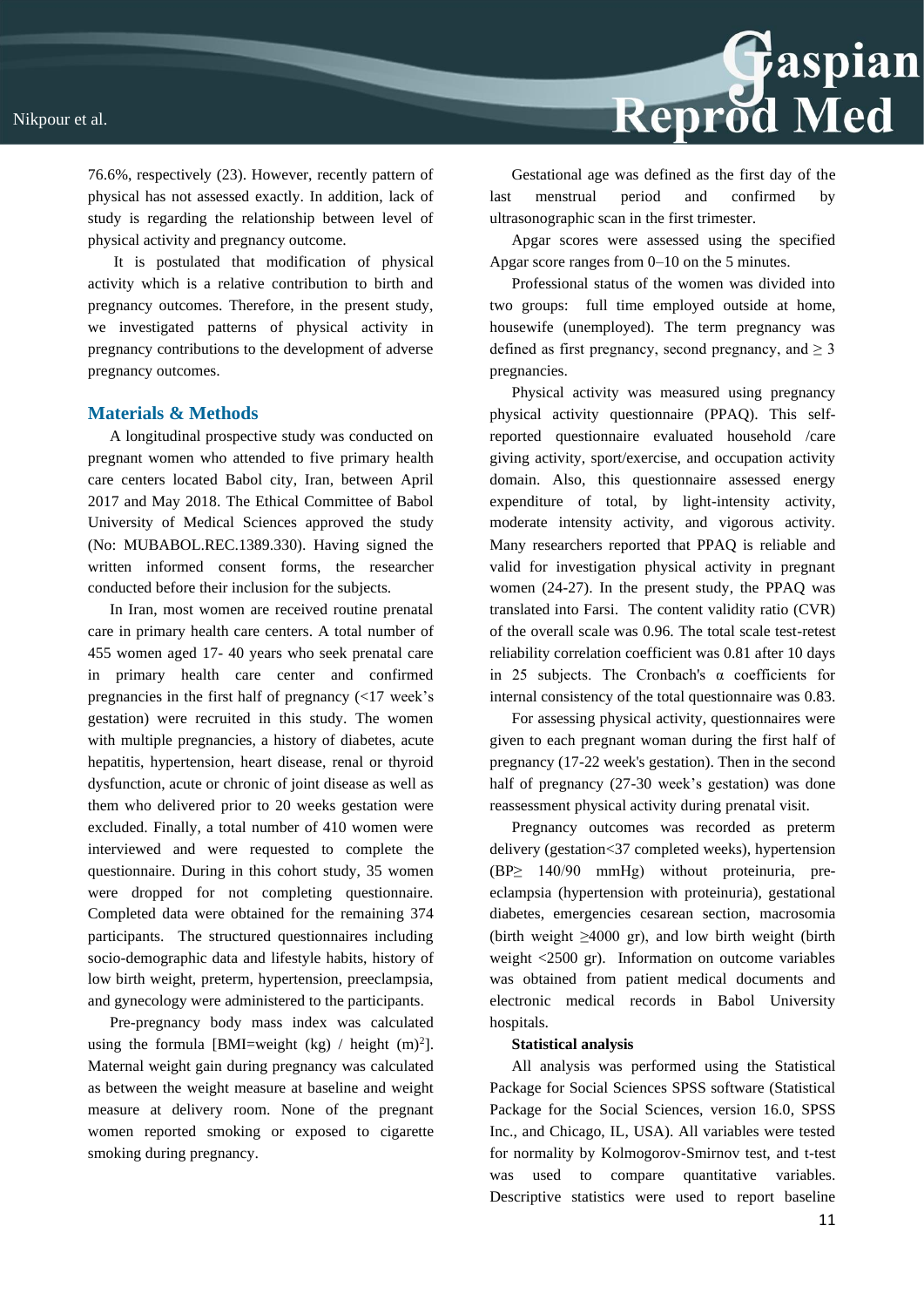demographic data. For analysis, we used paired sample t-tests and the chi-square test or Fisher's exact test. To assess the associations between pregnancy outcomes and maternal physical activity during pregnancy, logistic regressions were used. For logistic regression, the total physical activity was divided into tertiles. Odds ratios (ORs) were assessed using maximum likelihood and associated 95% confidence intervals (CIs) were computed. Differences were considered statistically significant when the two-sided p-value was ≤0.05. The adjustments were made for independent variables including age, education, parity, and body mass index.

#### **Results**

Maternal characteristics and pregnancy outcome information of participants are shown in Table 1. The mean age of the women was  $26 \pm 5.0$ , ranging 17 to 40 years and the mean pre- pregnancy body mass index was  $25.7 \pm 4.1$  at baseline. The mean first visit at the current pregnancy was  $6.6 \pm 3.6$  week's gestation. The most women were housewife (89.0%). Over 50% of the women were primigest. The mean maternal weight gain was  $12.7 \pm 6.0$  during pregnancy. The mean birth weight was  $3332.0 \pm 466.0$  gram, ranging 25.0 to 42.0 gram. The mean gestational age was  $38.6 \pm 1.6$  weeks. About 70% of the women had cesarean section. Approximately 5.3% delivered before 37 completed week's gestation. Of the samples, 19 (5.1%) diagnosed hypertension without proteinuria, 15 (4.0%) preeclampsia, and 54 (14.4%) gestational diabetes during pregnancy.

Table 2 shows mean PA by activity type and intensity among pregnant women. There was a significant decrease in values of self-reported PA from the first half of pregnancy to the second half of pregnancy, respectively; light-intensity (843.8 vs 164.7; p <0.001), moderate intensity (759.4 vs 57.3; p  $\leq 0.001$ ), vigorous activity (13.5 vs 5.9; p $\leq 0.029$ ), and total activity (2965.6 vs 286.3;  $p \le 0.001$ ). Also, we found a significant decrease in household /care giving, occupation physical activity during pregnancy when compared with early pregnancy (all  $p \leq 0.001$ ). There were no significant differences in vigorous activity from the first half of pregnancy to the second half of pregnancy.

Reprod Med

**Table 1.** Characteristics and pregnancy outcome of the participants (n=347)

| Variables                                            | Mean   | SD    |
|------------------------------------------------------|--------|-------|
| Age (years)                                          | 26     | 5.0   |
| Height (cm)                                          | 161.4  | 5.6   |
| Pre- pregnancy weight (kg)                           | 67.1   | 11.3  |
| Pre- pregnancy BMI* $(Kg/m2)$                        | 25.7   | 4.1   |
| Education (years)                                    | 11.9   | 3.4   |
| First visit prenatal (wk)                            | 6.6    | 3.6   |
| Weight gain (kg)                                     | 12.7   | 6.0   |
| Birth weight (g)                                     | 3332.0 | 466.0 |
| Gestational age (wk)                                 | 38.6   | 1.6   |
| Apgar score                                          | 9.0    | 0.3   |
|                                                      | n      | $\%$  |
| <b>Professional status</b>                           |        |       |
| Unemployed                                           | 333    | 89.0  |
| Employed                                             | 41     | 11.0  |
| <b>Number of pregnancies</b>                         |        |       |
| First pregnancy                                      | 204    | 54.5  |
| Second pregnancy                                     | 116    | 31.0  |
| $\geq$ 3 pregnancy                                   | 54     | 14.4  |
| Macrosomia (Birth weight $\geq$ 4000 g)              | 31     | 8.3   |
| LBW** (Birth weight $\langle 2500 \text{ g} \rangle$ | 17     | 4.5   |
| Preterm delivery (gestation<37 wk)                   | 20     | 5.3   |
| Hypertension without proteinuria                     | 19     | 5.1   |
| Pre-eclampsia                                        | 15     | 4.0   |
| <b>Gestational diabetes</b>                          | 54     | 14.4  |
| Fetal distress (meconium)                            | 20     | 5.3   |
| Cesarean section                                     | 257    | 68.7  |

<sup>1</sup>BMI: body mass index;  $^2$  LBW: low birth weight

**Table 2.** Self-reported physical activity during pregnancy of the participants (n=374)

|                             | $17-22 \text{ wk}^1$ | $27-30$ wk      | <b>P-value</b> |
|-----------------------------|----------------------|-----------------|----------------|
|                             | <b>Mean</b> ±SD      | $Mean \pm SD$   |                |
| <b>Type PA</b> <sup>2</sup> |                      |                 |                |
| Household                   | $1210.1 + 1330.5$    | $189.1 + 213.8$ | <0.001         |
| Sport/exercise              | $1.6 + 5.4$          | $1.7 + 3.9$     | 0.391          |
| Occupation                  | $296.9 + 1091.9$     | $10.6 + 12.8$   | <0.001         |
| <b>Intensity PA</b>         |                      |                 |                |
| Total                       | 2965.6+2125.3        | $286.3 + 258.6$ | <0.001         |
| Light                       | 843.8+857.8          | $164.7+202.9$   | < 0.001        |
| Moderate                    | 759.4+2776.6         | $57.3 + 130.8$  | <0.001         |
| Vigorous                    | $13.5 + 83.2$        | $5.9 + 54.0$    | 0.029          |

<sup>1</sup>wk: week's gestation; <sup>2</sup>PA: intensity physical activity

Pearson correlations revealed the pre-pregnancy maternal body mass index was inversely correlated with gestational weight gain during pregnancy (rho= -0.221,  $p \le 0.001$ ). Weight gain was positively inversely correlated with sport/exercise (rho=  $-0.127$ , p= 0.014).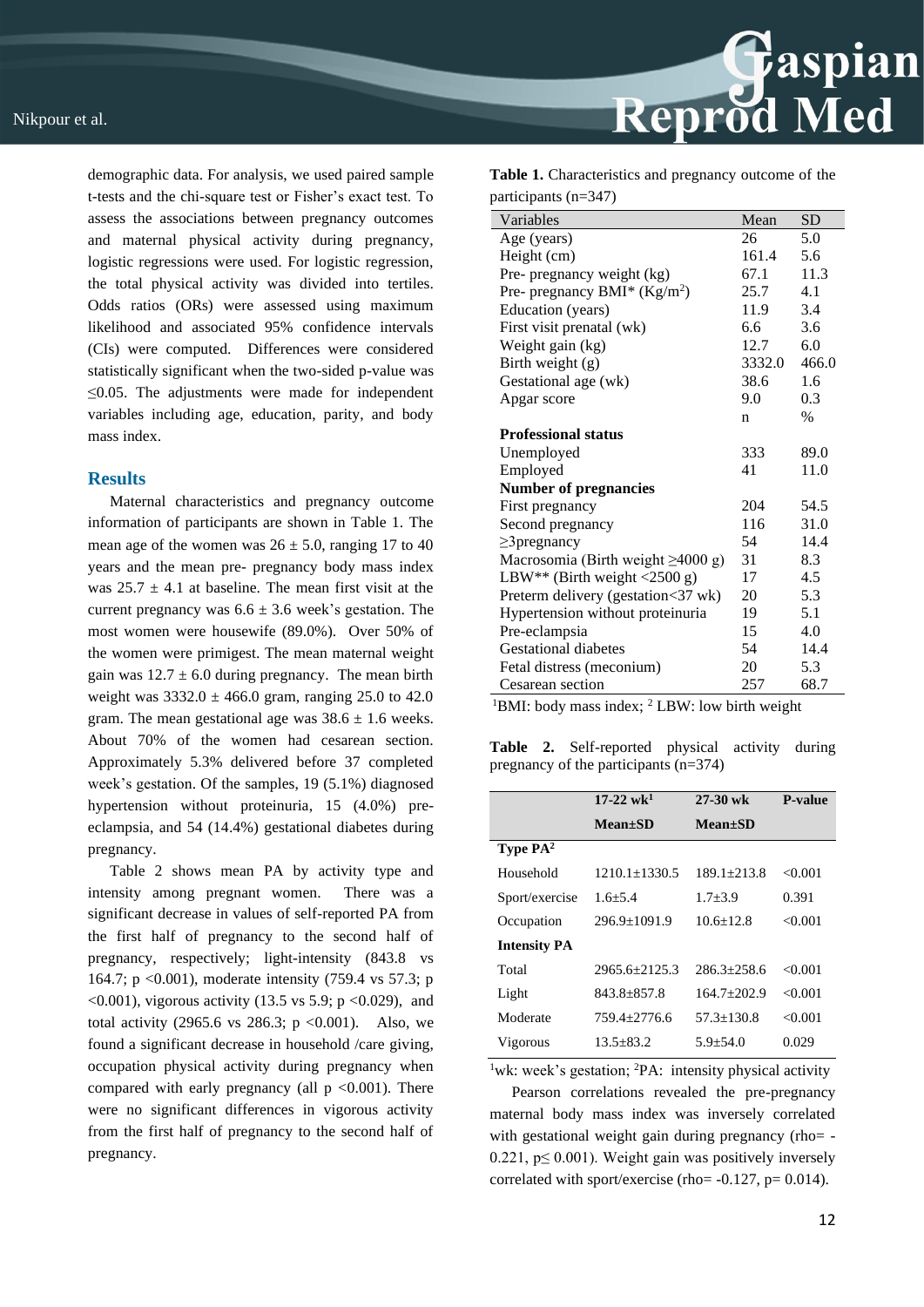

There was a significant association between risk of macrosomia and low birth weight with maternal physical activity in the first half of pregnancy in pregnant women. The women with the highest tertile of total physical activity in the first half of pregnancy had significantly lower adjusted odds (OR: 0.07, 95% CI: 0.02-0.32) of having a macrosomia newborn and higher adjusted odds (OR: 6.44, 95% CI: 1.38-30.14) of having a low birth weight infant. There was no statistically significant association between preterm deliveries, hypertension without proteinuria, preeclampsia, gestational diabetes, and cesarean section with total physical activity in the first half of pregnancy.

There was a significant association between low birth weight and tertile of total physical activity in the second half of pregnancy during pregnant women. The risk of low birth weight for women belonging to the highest tertile of the second half of pregnancy was higher than for those in the other tertile (OR: 6.70, 95%) CI: 1.43-31.42). The risks of cesarean section for women in the highest category of total physical activity in the second half of pregnancy was higher those in the lower and lowest category (OR: 1.89, 95% CI: 0.29- 3.36). No statistically significant association between preterm deliveries, hypertension without proteinuria, pre-eclampsia, gestational diabetes with total physical activity in the first half of pregnancy was seen (Table 3 & Table 4).

**Table 3.** Adjusted odds ratio (OR) for pregnancy outcomes by tertile of maternal total physical activity level in each half pregnancy

|                                                         | <b>Preterm delivery</b> | <b>Hypertension</b> | Pre-eclampsia     | GDM <sup>1</sup> | $C$ -section <sup>2</sup> |
|---------------------------------------------------------|-------------------------|---------------------|-------------------|------------------|---------------------------|
|                                                         | OR (95%CI)              | OR (95%CI)          | <b>OR (95%CI)</b> | OR (95%CI)       | <b>OR (95%CI)</b>         |
| Total physical activity in the first half of pregnancy  |                         |                     |                   |                  |                           |
| Tertile 1                                               | 1.00                    | 1.00                | 1.00              | 1.00             | 1.00                      |
| Tertile 2                                               | 1.09(0.30, 3.98)        | 0.80(0.20, 3.18)    | 1.37(0.36, 5.21)  | 0.49(0.22, 1.07) | 0.95(0.56, 1.64)          |
| Tertile 3                                               | 2.21 (0.71,6.92)        | 1.62(0.51, 5.11)    | 0.89(0.22, 3.60)  | 0.68(0.34, 1.38) | 1.24(0.70, 2.17)          |
| Total physical activity in the second half of pregnancy |                         |                     |                   |                  |                           |
| Tertile 1 (                                             | 1.00                    | 1.00                | 1.00              | 1.00             | 1.00                      |
| Tertile 2                                               | 0.52(0.14, 1.90)        | 1.08(0.28, 4.18)    | 1.08(0.28, 4.18)  | 1.35(0.63, 2.67) | 1.10(0.638,191)           |
| Tertile 3                                               | 1.27(0.43, 3.71)        | 1.85(0.51, 6.59)    | 1.85(0.52, 6.60)  | 1.22(0,55,2.67)  | $1.89(1.06, 3.36)$ *      |

Adjusted for confounders were age, education, parity, and body mass index.

1 GDM: gestational diabetes; 2C-section: Cesarean delivery

 $*p<0.01$ 

**Table 4**. Adjusted odds ratio (OR) for neonatal outcomes by tertile of maternal total physical activity level in each half pregnancy

|                                                        | <b>Macrosomia</b>    | LBW <sup>1</sup>       |  |  |  |
|--------------------------------------------------------|----------------------|------------------------|--|--|--|
|                                                        | <b>OR (95%CI)</b>    | <b>OR (95%CI)</b>      |  |  |  |
| Total physical activity in the first half of pregnancy |                      |                        |  |  |  |
| Tertile 1                                              | 1.00                 | 1.00                   |  |  |  |
| Tertile 2                                              | 0.22(0.04, 1.07)     | 1.61(0.26,9.98)        |  |  |  |
| Tertile 3                                              | $0.07(0.02, 0.32)$ * | 6.44 $(1.38, 30.14)$ * |  |  |  |
| Total phsical activity in the first half of pregnancy  |                      |                        |  |  |  |
| Tertile 1                                              | 1.00                 | 1.00                   |  |  |  |
| Tertile 2                                              | 1.52(0.59,94)        | 0.90(0.12, 6.68)       |  |  |  |
| Tertile 3                                              | 0.80(0.29, 2.25)     | $6.70(1.43,31.42)$ *   |  |  |  |

Adjusted for confounders were age, education, parity, and body mass index

<sup>1</sup> LBW: low birth weight

 $*p<0.01$ 

#### **Discussion**

This study showed a significant decrease in values of self-reported physical activity from the first half of pregnancy to the second half of pregnancy in light, moderate, vigorous, total intensity. Our results also showed that the pregnant women spent most of their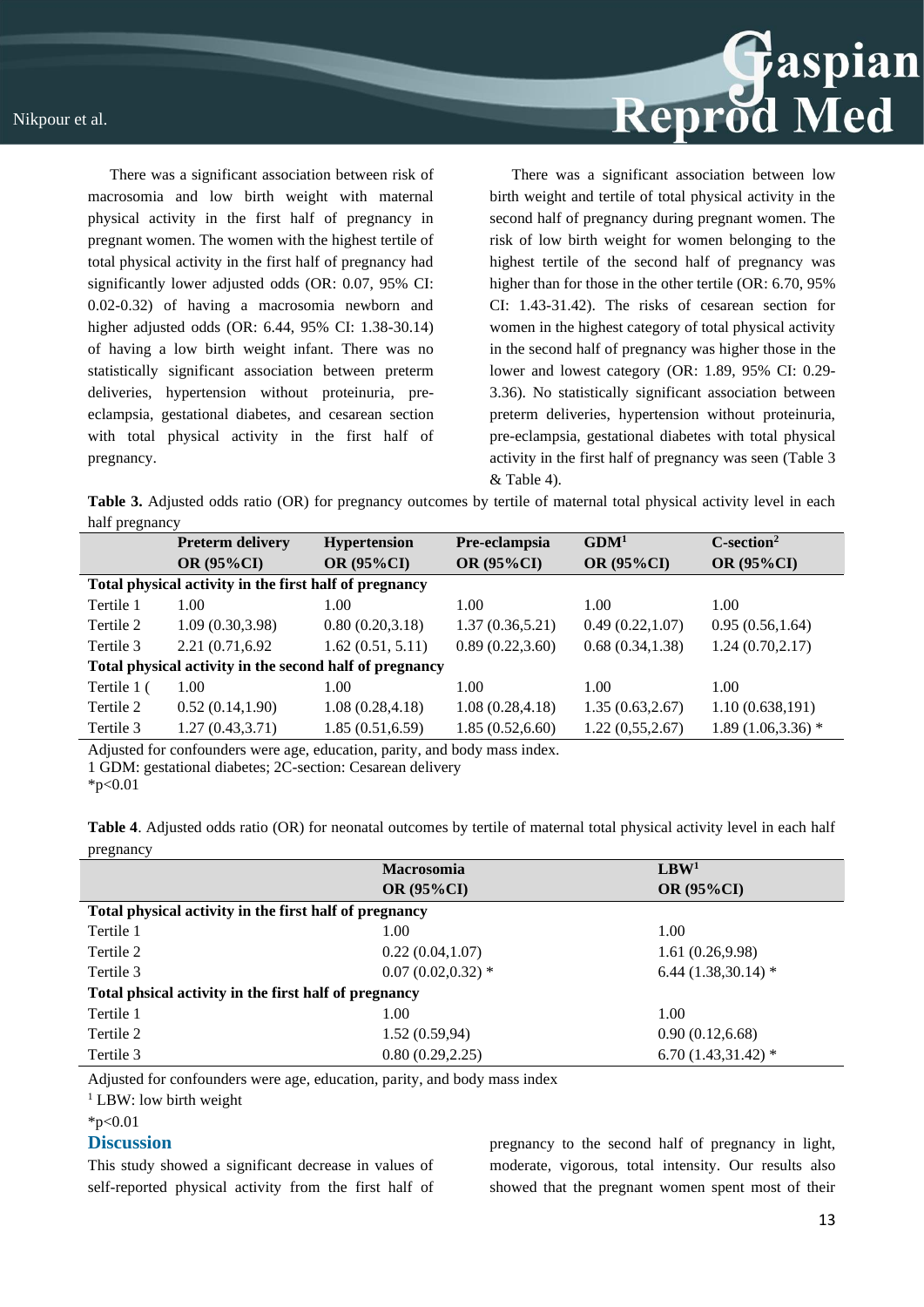## Nikpour et al.



time on household /care giving and occupational activity which decreased from the first half of pregnancy to the second half of pregnancy. Moreover, time spent on sport/exercise activities was very little and fairly stable throughout pregnancy. These results are in accordance with some authors (28, 29). In Iran like developing countries, the women are also at highest risk for a poor pregnancy outcome (17, 30). It would be more fruitful to stimulate pregnant women to improve their physical activities during pregnancy. However, the relationship between physical activity and pregnancy outcome is controversial. Our findings also suggested that women with high total physical activity in the first half of pregnancy had a significantly higher odds of giving low birth weight babies and lower odds of giving macrosomia babies as compared to women who had lower or lowest total physical activity. Also, the women who reported high total activity in the second half of pregnancy had a high risk of low birth weight babies. These findings are in agreement with several studies that women who were very active had a higher risk of having low birth weight babies (4, 31). Our results did not consistently agree with the hypothesis that a lower physical activity is closely related to preterm delivery, but this might also be due to limited number of preterm deliveries. This result is in agreement with a study in which preterm labor was not to be associated with maternal physical activity (1).

There were several limitations in our study. This study was done only one city, as a result, was not possible generalize the result for all Iranian pregnant women. Secondly, the PPAQ used in the present study to measure duration, intensity and types of physical activity in pregnant women and can be expected it is better than unstructured questions or accelerometry measurement (9).

## **Conclusion**

Our results have shown that physical activity in the first half of pregnancy in pregnant women is an important factor in determining macrosomia and low birth weight in Iranian babies, even after accounting for age, educational status, parity, and body mass index. Also, physical activity in the second half of pregnancy may have direct effects on low birth weight.

Finally, although we measured domain of physical activity during pregnancy, a large prospective study is needed in order to clarify the importance of domain and level maternal physical activity in relation to pregnancy outcomes. Emphasis should be placed on practical education to raise pregnant women knowledge regarding the recommended physical activity guideline for reduction of pregnancy complications.

## **Acknowledgements**

We would like to thank the Babol University of Medical Sciences for their support. We also thank the pregnant women of Babol for their participation in this study.

#### **Conflicts of Interest**

The authors of this manuscript declare no conflicts of interest related to this article.

## **References**

- 1. Melzer K, Schutz Y, Soehnchen N, Othenin-Girard V, Martinez de Tejada B, Irion O, et al. Effects of recommended levels of physical activity on pregnancy outcomes. Am J Obstet Gynecol. 2010;202(3):266 e1-6.
- 2. van der Wijden CL, Delemarre-van de Waal HA, van Mechelen W, van Poppel MN. The relationship between moderate-to-vigorous intensity physical activity and insulin resistance, insulin-like growth factor (IGF-1)-system 1, leptin and weight change in healthy women during pregnancy and after delivery. Clin Endocrinol (Oxf). 2015;82(1):68-75.
- 3. Russo LM, Nobles C, Ertel KA, Chasan-Taber L, Whitcomb BW. Physical activity interventions in pregnancy and risk of gestational diabetes mellitus: a systematic review and meta-analysis. Obstet Gynecol. 2015;125(3):576-582.
- 4. Rao S, Kanade A, Margetts BM, Yajnik CS, Lubree H, Rege S, et al. Maternal activity in relation to birth size in rural India. The Pune Maternal Nutrition Study. Eur J Clin Nutr. 2003;57(4):531- 542.
- 5. Kramer MS, McDonald SW. Aerobic exercise for women during pregnancy. Cochrane Database Syst Rev. 2006 (3):CD000180.
- 6. Bisai S, Mahalanabis D, Sen A, Bose K, Datta N. Maternal early second trimester pregnancy weight in relation to birth outcome among Bengalee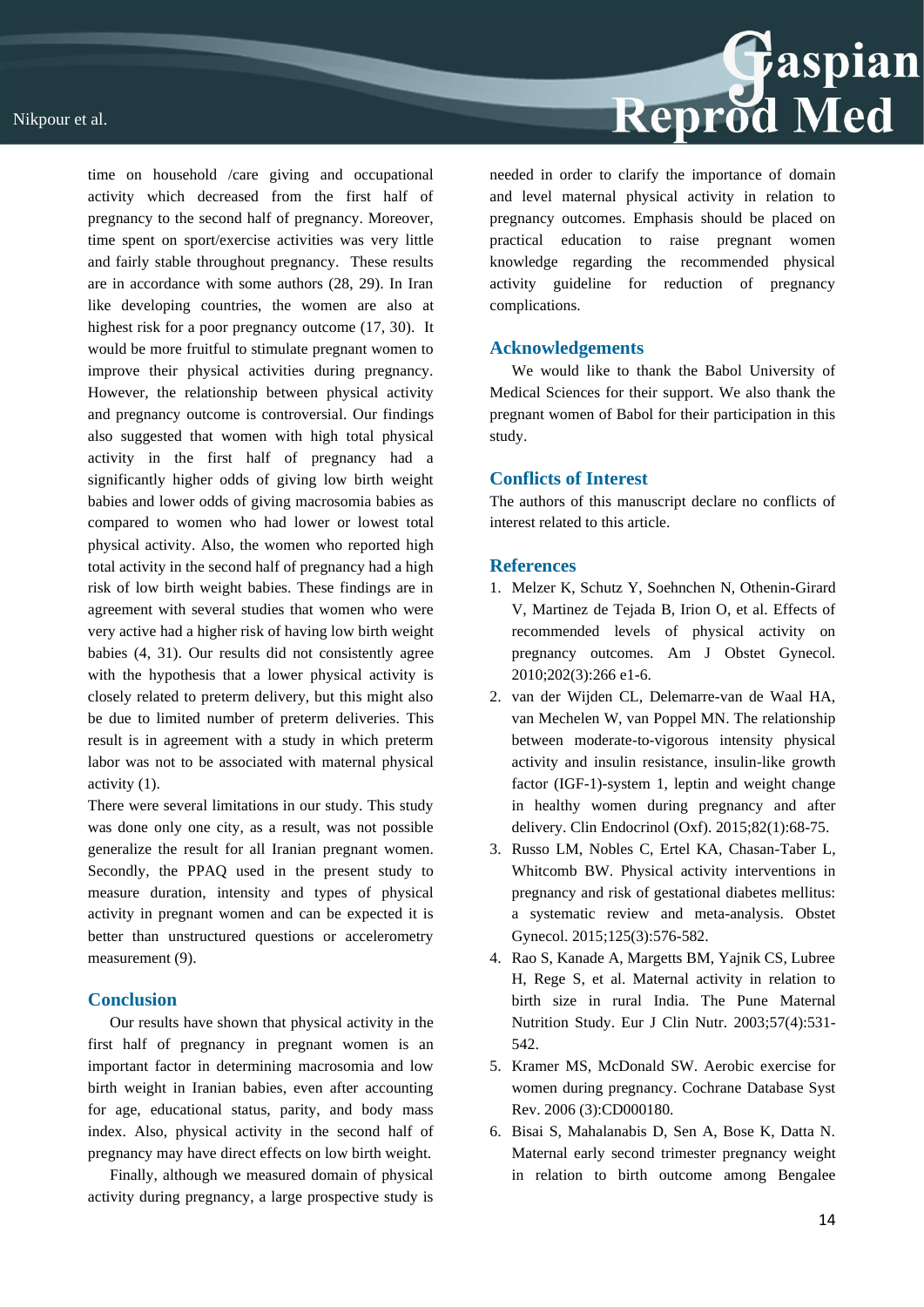Hindus of Kolkata, India. Ann Hum Biol. 2007;34(1):91-101.

- 7. Dwarkanath P, Muthayya S, Vaz M, Thomas T, Mhaskar A, Mhaskar R, et al. The relationship between maternal physical activity during pregnancy and birth weight. Asia Pac J Clin Nutr. 2007;16(4): 704-710.
- 8. Langford A, Joshu C, Chang JJ, Myles T, Leet T. Does gestational weight gain affect the risk of adverse maternal and infant outcomes in overweight women? Matern Child Health J. 2011;15(7):860-865.
- 9. Bell R, Tennant PW, McParlin C, Pearce MS, Adamson AJ, Rankin J, et al. Measuring physical activity in pregnancy: a comparison of accelerometry and self-completion questionnaires in overweight and obese women. Eur J Obstet Gynecol Reprod Biol. 2013;170(1):90-95.
- 10. Melzer K, Schutz Y, Boulvain M, Kayser B. Physical activity and pregnancy: cardiovascular adaptations, recommendations and pregnancy outcomes. Sports Med. 2010 Jun 1;40(6):493-507. 11. Saftlas AF, Logsden-Sackett N, Wang W, Woolson R, Bracken MB. Work, leisure-time physical activity, and risk of preeclampsia and gestational hypertension. Am J Epidemiol. 2004;160(8):758-765.
- 12. ACOG committee opinion. Exercise during pregnancy and the postpartum period. Number 267, January 2002. American College of Obstetricians and Gynecologists. Int J Gynaecol Obstet. 2002;77(1):79-81.
- 13. Haakstad LA, Voldner N, Henriksen T, Bo K. Why do pregnant women stop exercising in the third trimester? Acta Obstet Gynecol Scand. 2009;88(11):1267-1275.
- 14. Padmapriya N, Shen L, Soh SE, Shen Z, Kwek K, Godfrey KM, et al. Physical activity and sedentary behavior patterns before and during pregnancy in a multi-ethnic sample of asian women in Singapore. Matern Child Health J. 2015;19(11):2523-2535.
- 15. Zhang Y, Dong S, Zuo J, Hu X, Zhang H, Zhao Y. Physical activity level of urban pregnant women in Tianjin, China: a cross-sectional study. PLoS One. 2014;9(10): e109624.
- 16. Voldner N, Froslie KF, Bo K, Haakstad L, Hoff C, Godang K, et al. Modifiable determinants of fetal

macrosomia: role of lifestyle-related factors. Acta Obstet Gynecol Scand. 2008;87(4):423-429.

- 17. Launer LJ, Habicht JP, Kardjati S. Breast feeding protects infants in Indonesia against illness and weight loss due to illness. Am J Epidemiol. 1990;131(2):322-331.
- 18. Hegaard HK, Ottesen B, Hedegaard M, Petersson K, Henriksen TB, Damm P, et al. The association between leisure time physical activity in the year before pregnancy and pre-eclampsia. J Obstet Gynaecol. 2010;30(1):21-24.
- 19. Melzer K, Schutz Y, Boulvain M, Kayser B. Pregnancy-related changes in activity energy expenditure and resting metabolic rate in Switzerland. Eur J Clin Nutr. 2009;63(10):1185- 1191.
- 20.Bertolotto A, Volpe L, Calianno A, Pugliese MC, Lencioni C, Resi V, et al. Physical activity and dietary habits during pregnancy: effects on glucose tolerance. J Matern Fetal Neonatal Med. 2010;23(11):1310-1314.
- 21. Esmaeilzadeh S, Delavar MA, Basirat Z, Shafi H. Physical activity and body mass index among women who have experienced infertility. Arch Med Sci. 2013;9(3):499-505.
- 22. Esmaeilzadeh S, Delavar MA, Pasha NG. Parity and metabolic syndrome in middle-aged Iranian women: a cross-sectional study. Caspian J Reprod Med. 2015;1(1): 20-25.
- 23. Delavar MA, Lye MS, Khor GL, Hanachi P, Hassan ST. Prevalence of metabolic syndrome among middle aged women in Babol, Iran. Southeast Asian J Trop Med Public Health. 2009;40(3):612-628.
- 24.Chandonnet N, Saey D, Almeras N, Marc I. French Pregnancy Physical Activity Questionnaire compared with an accelerometer cut point to classify physical activity among pregnant obese women. PLoS One. 2012;7(6):e38818.
- 25. Matsuzaki M, Haruna M, Ota E, Yeo S, Murayama R, Murashima S. Translation and cross-cultural adaptation of the Pregnancy Physical Activity Questionnaire (PPAQ) to Japanese. Biosci Trends. 2010 Aug;4(4):170-177.
- 26. Silva FT, Araujo Junior E, Santana EF, Lima JW, Cecchino GN, Silva Costa FD. Translation and cross-cultural adaptation of the Pregnancy Physical